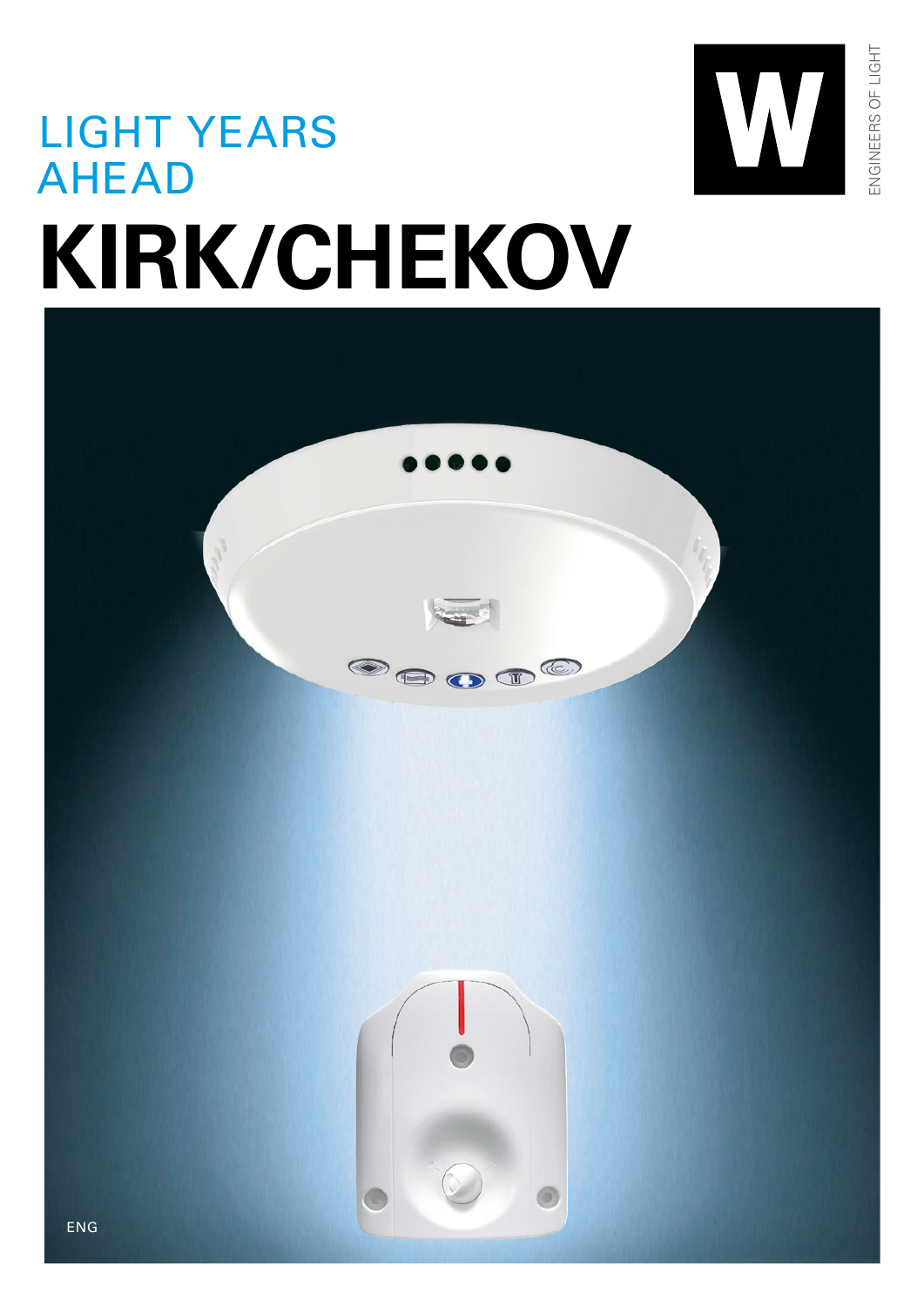# **BRING YOUR OFFICE UP TO LIGHT SPEED WITH THE KIRK CEILING SENSOR:**



#### **WHAT KIRK CAN DO:**

- **All-in-one device with full-spectrum functionality**
- **Features LED indicators that display all relevant ambient parameters in the office**
- **Forms part of the LTX system as an all-in solution including software and service**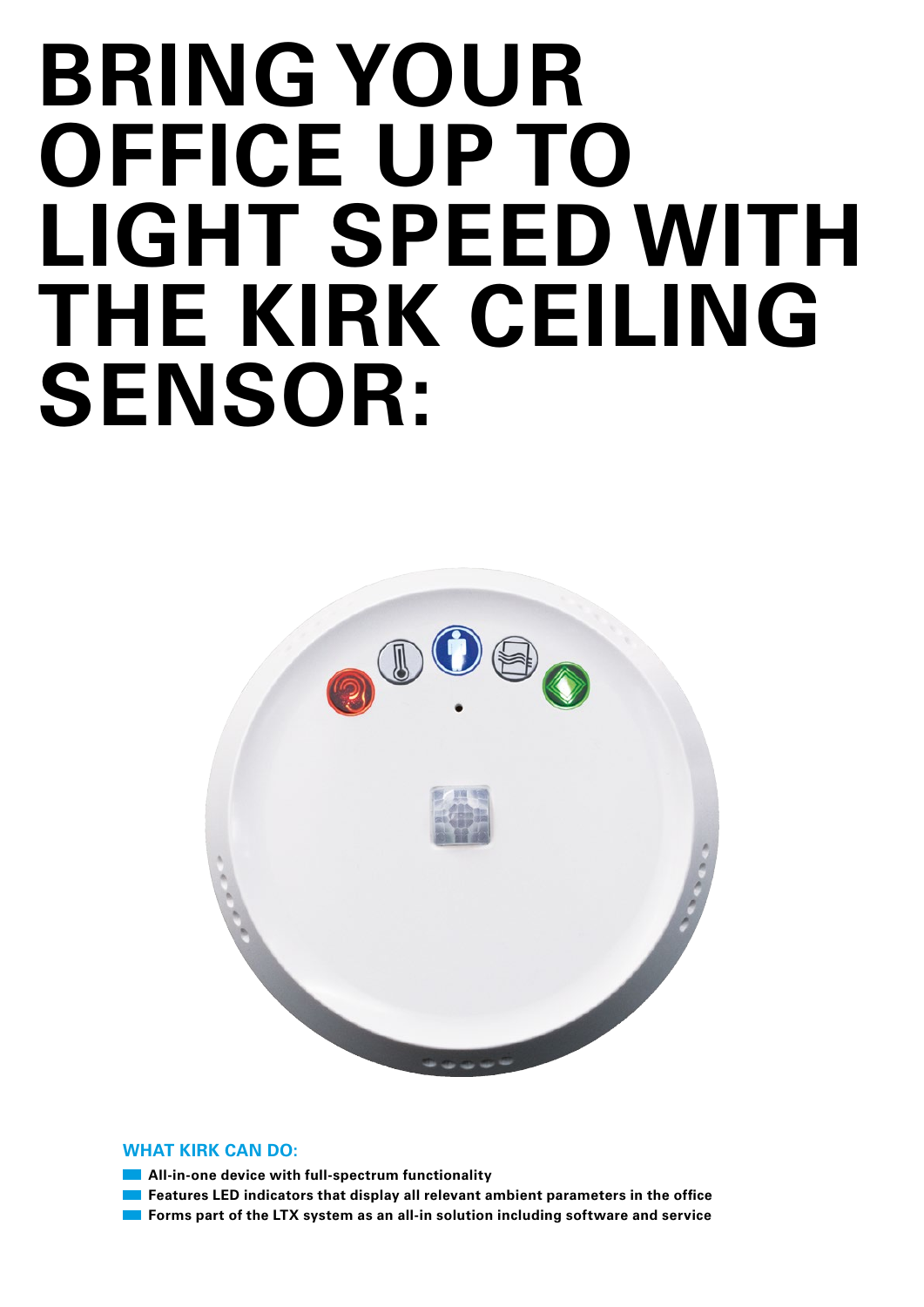#### **OFFICE SPACE. THE FINAL FRONTIER.**

**As a leader in the lighting market, Waldmann offers solutions that let you boldly go where no floor-space manager has gone before. Take, for instance, the smart building digital solution that covers all office areas. KIRK captures data on how office space is actually used, including noise levels and air quality. It's never been easier to make well-founded decisions on improving workplace design.**

### **LTX**

**LTX is our ground-breaking sensor-controlled technology designed for tomorrow's workplace model. Real-time sensor monitoring reveals how offices are actually used and lets you implement workplace booking systems to full effect. Thanks to KIRK and LTX software, which also integrates with Outlook and Google Calendar, booking rooms and office space just got a whole lot simpler.** 

*People are the priority. KIRK gives you absolute transparency on their current environment and needs. Are noise levels acceptable? Is the temperature OK? How good is the air quality? If anything is not quite right, managers can take direct action. Installation is simple as the ceiling sensor can be wired into standard junction boxes. Retrofitting is just as easy: Simply remove the old sensor and install KIRK.*

#### **KIRK: SCOPE OF FUNCTIONS**

**LEDs** indicate ambient parameters in the office, including occupancy, temperature, noise level and air quality

#### Sensors

- a) PIR sensor detects movement within an area of about 16 m2
- b) Noise level sensor
- c) Light level sensor
- d) Air quality sensor (VOC)
- e) Temperature sensor
- f) Humidity sensor

#### **Light management**

- a) DALI output with integrated power supply for 10 DALI devices
- b) Up to 64 DALI devices with optional external DALI power supply Connectivity
- **Connectivity** 
	- a) Optional connection to Bluetooth (e.g.: easyfit, battery-free)
	- b) Integration into the LTX meshnet, with connection to a gateway to send data
	- to the cloud for analysis

#### *Handling light management / VTL (biodynamic light):*

*The sensor is suitable for any office environment where the aim is to control luminaires through daylight and presence sensors. When it comes to lighting management, the LTX ceiling sensor is designed specifically for decentralised control, i.e. the sensor independently operates luminaires connected via DALI. It is neither necessary to integrate it into an overarching lighting management system nor to set the VTL function (biodynamic light) because the sensors come pre-programmed.*

#### *Updating digital buildings:*

*With KIRK, workspace and project managers get the benefit of cutting-edge Waldmann technology. The sensor lends itself, above all, to office environments that can be monitored and booked: This is why it is integrated into the LTX system. When paired with the floor lamps, the result is an end-to-end system in which data is captured and evaluated in the cloud.*

#### *Providing data for facilities engineering:*

*When integrated into the LTX system architecture, the sensor can transfer data to other systems. To this end, customers have a choice of various LTX system interfaces. A direct interface via EnOcean is in the pipeline.*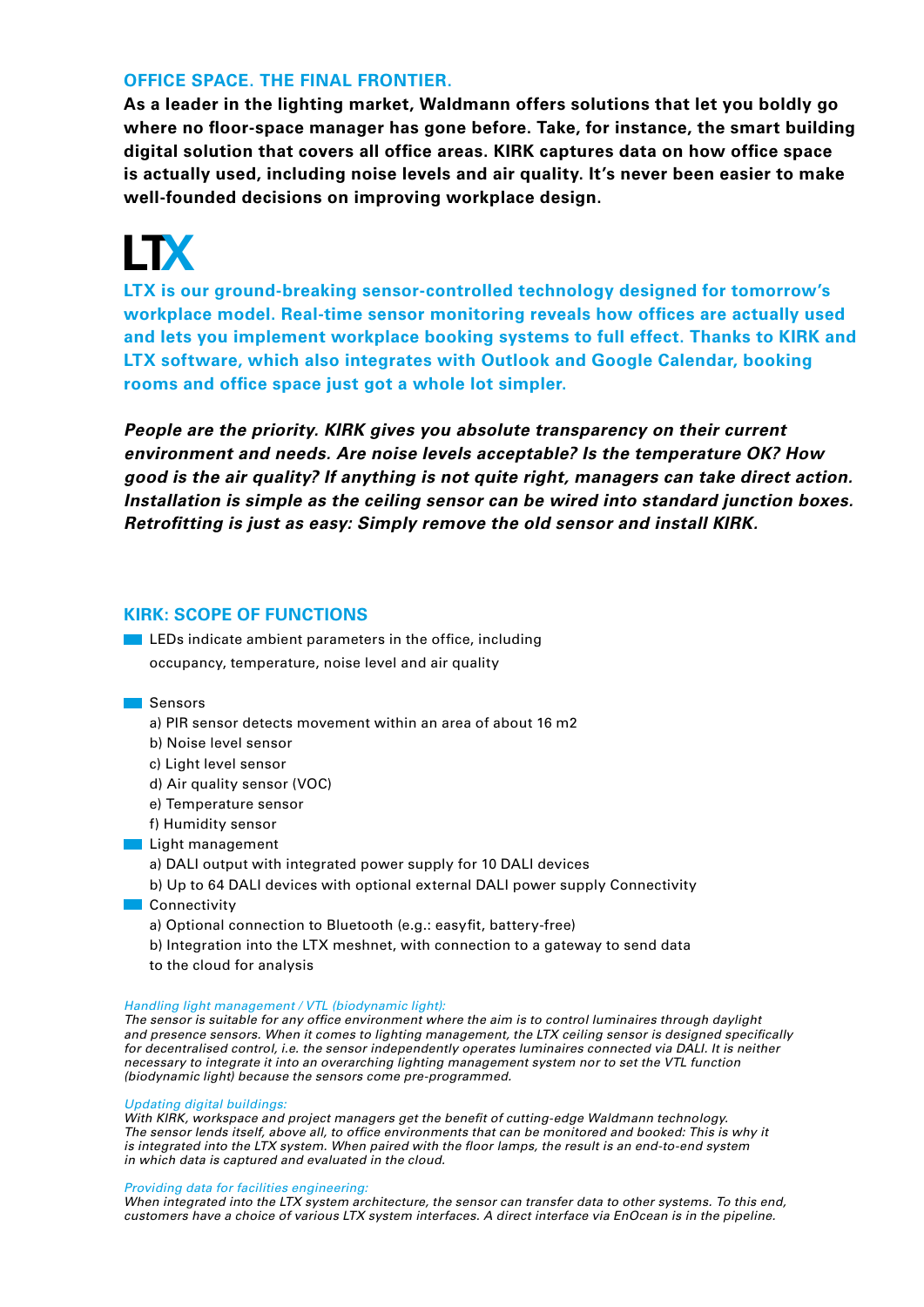# **BRING EVERY WORKSTATION UP TO LIGHT SPEED WITH THE CHEKOV DESK SENSOR:**



**WHAT KIRK DOES UP ON THE CEILING, CHEKOV CAN DO BELOW THE DESK.**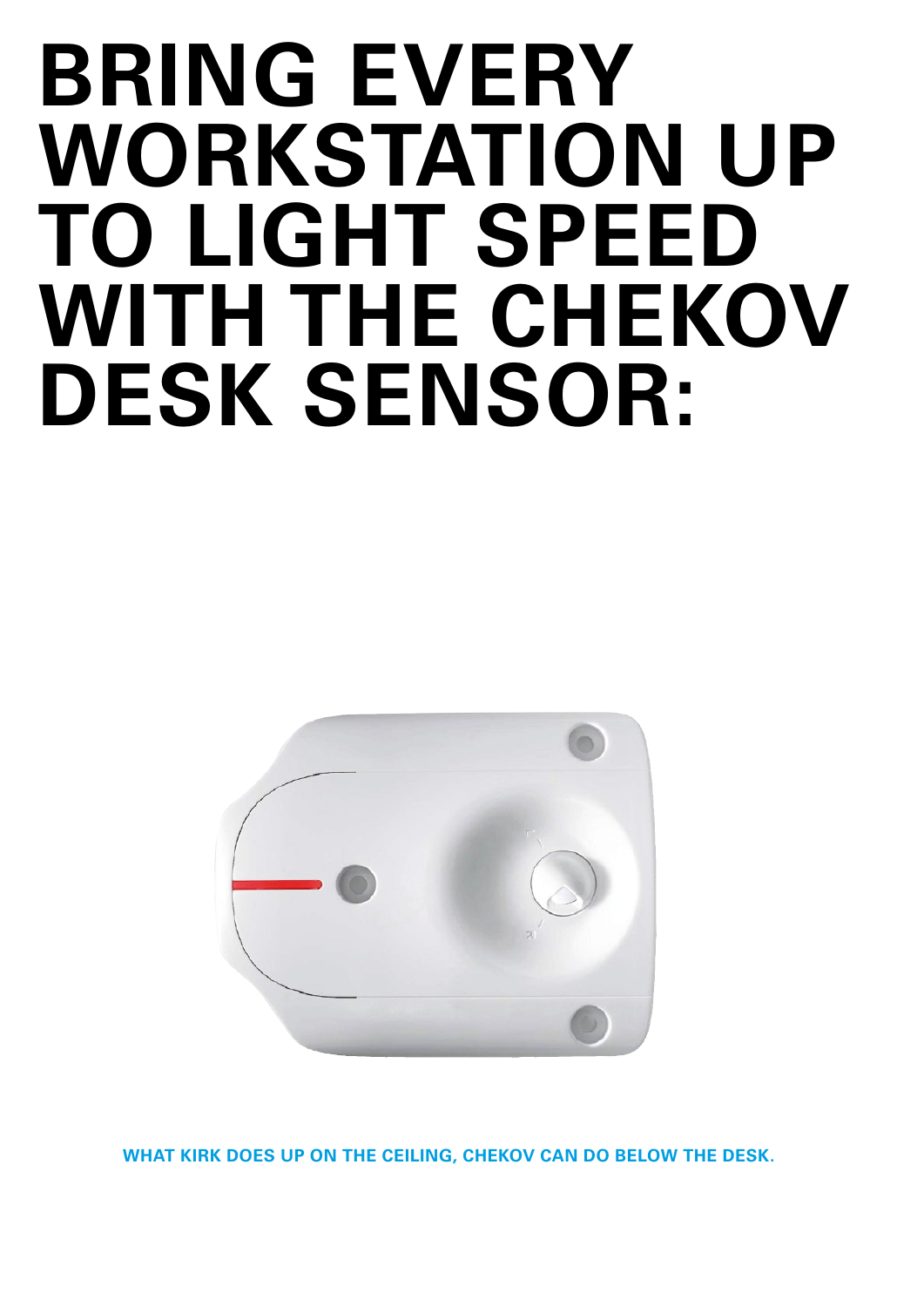

**Highly accurate human presence detection, Plug&Play technology, user-centric design with LED status indicators and minimal maintenance thanks to battery-free operation – it all adds up to the perfect partner for forward-thinking floor-space managers.**

*Used in conjunction with our LTX Finder booking system, the desk sensor offers unique benefits for far-sighted enterprises.*

 $\mathbb{R}^n$ 

| ···ll Vodafone, de 令<br>LIZ                     | 9:41<br><b>Example 21 LIZ Smart Office</b><br>Saturday, 30. Jan | 67%<br>$\overline{\bullet}$ |  |  |
|-------------------------------------------------|-----------------------------------------------------------------|-----------------------------|--|--|
| <b>Z Smart Office Ber</b><br>Jablonskistraße 21 |                                                                 |                             |  |  |
| Å,                                              | <b>Shared desk</b><br>25 seats                                  |                             |  |  |
| h                                               | <b>Meeting rooms</b><br>2 meeting rooms                         |                             |  |  |
| H,                                              | <b>Free seats</b><br>60 seats                                   |                             |  |  |
|                                                 | <b>Home office</b><br>$\cdot$                                   |                             |  |  |

| 9:41<br>ntl Vodafone, de 중<br>LIZ <sub>U</sub><br><b>LIZ Smart Office</b> | 67%                     |
|---------------------------------------------------------------------------|-------------------------|
| Saturday, 30. Jan                                                         | $\frac{1}{2}$           |
|                                                                           |                         |
|                                                                           |                         |
|                                                                           |                         |
|                                                                           |                         |
|                                                                           | $\overline{\mathbf{I}}$ |
|                                                                           |                         |
|                                                                           |                         |
|                                                                           |                         |
|                                                                           |                         |

**Contract Contract**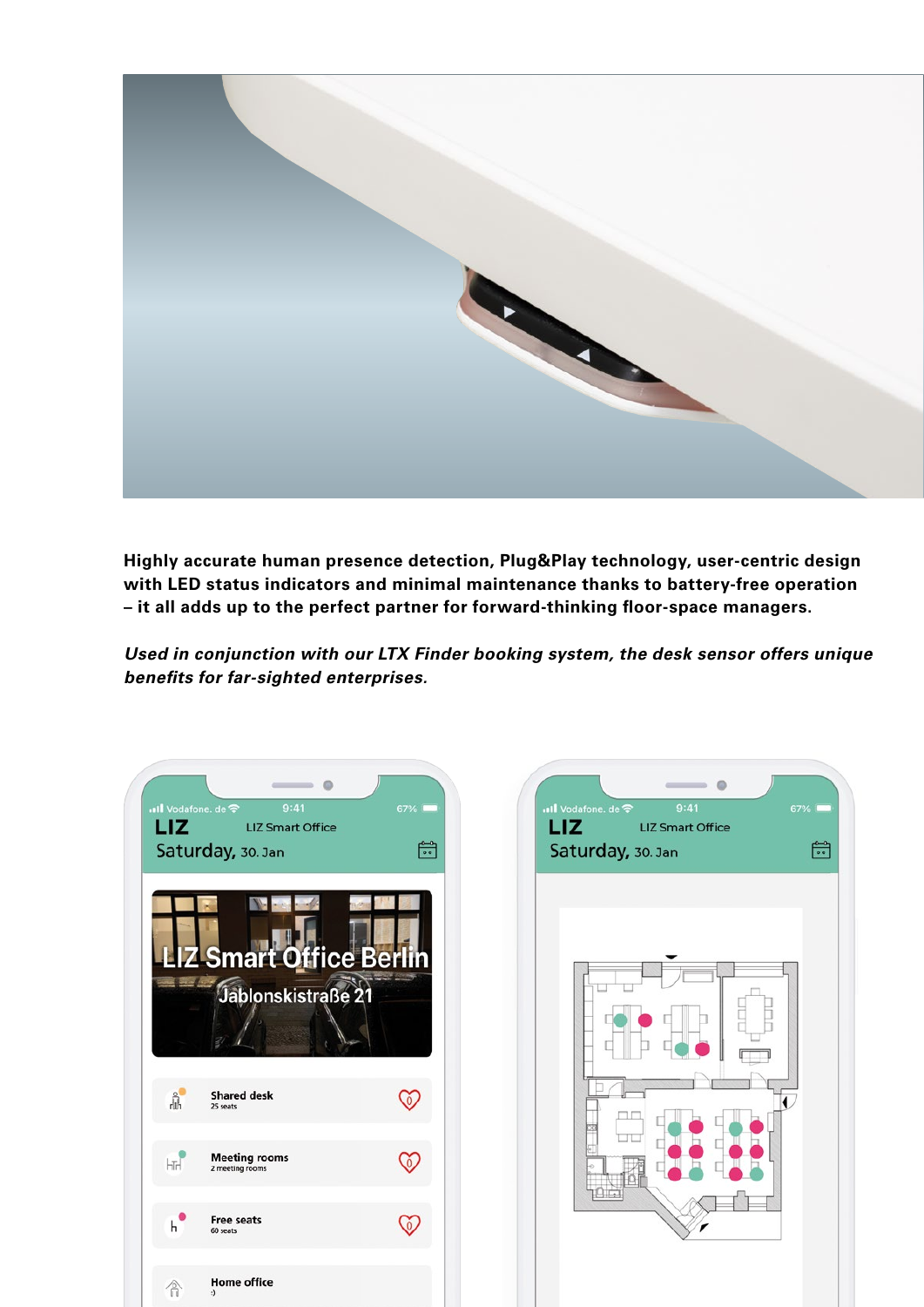# **BRING THE COMPANY UP TO LIGHT SPEED WITH KIRK, CHEKOV AND LTX:**



#### **TECHNICAL SPECIFICATIONS**

| <b>KIRK</b>                                                             |                                                                                                                                                                    |
|-------------------------------------------------------------------------|--------------------------------------------------------------------------------------------------------------------------------------------------------------------|
| Mains voltage                                                           | 220-240 V, 50/60 Hz                                                                                                                                                |
| Dimensions                                                              | Diameter: 140 mm                                                                                                                                                   |
| Height of sensor (when recessed in ceiling):                            | 26 mm                                                                                                                                                              |
| Height of sensor (when mounted on ceiling, incl. ceiling mount adapter) | 56 mm                                                                                                                                                              |
| Installed height                                                        | $2.50 - 3.50$ m                                                                                                                                                    |
| PIR sensor (motion) detection area                                      | Approx. 4.00 x 4.00 m when installed at a height of 3.00 m                                                                                                         |
| Weight                                                                  | Approx. 200 q                                                                                                                                                      |
| DALI connection                                                         | 1 x DALI bus for max. 10 DALI devices with internal power supply<br>Alternatively: 1 x DALI bus for max. 64 DALI devices with additional<br>external power supply. |
| DALI standard                                                           | DALI(1)                                                                                                                                                            |
| DALI device type for colour control                                     | DT6 or DT8 (switchable if appropriately configured)                                                                                                                |
| Ambient temperature during operation                                    | 0 °C to + 40 °C<br>Before installation, the product must be acclimatised to the permissible<br>operating conditions.                                               |
| Protection rating                                                       | IP20                                                                                                                                                               |
| Protection class                                                        | SK II                                                                                                                                                              |
| Radio operating frequency                                               | Bluetooth 2.4 GHz                                                                                                                                                  |
| Colour                                                                  | White                                                                                                                                                              |
| Ceiling sensor product code                                             | 114420000-00808622                                                                                                                                                 |
| Accessories: Adapter for surface-mounting product code                  | 338299010-00808621                                                                                                                                                 |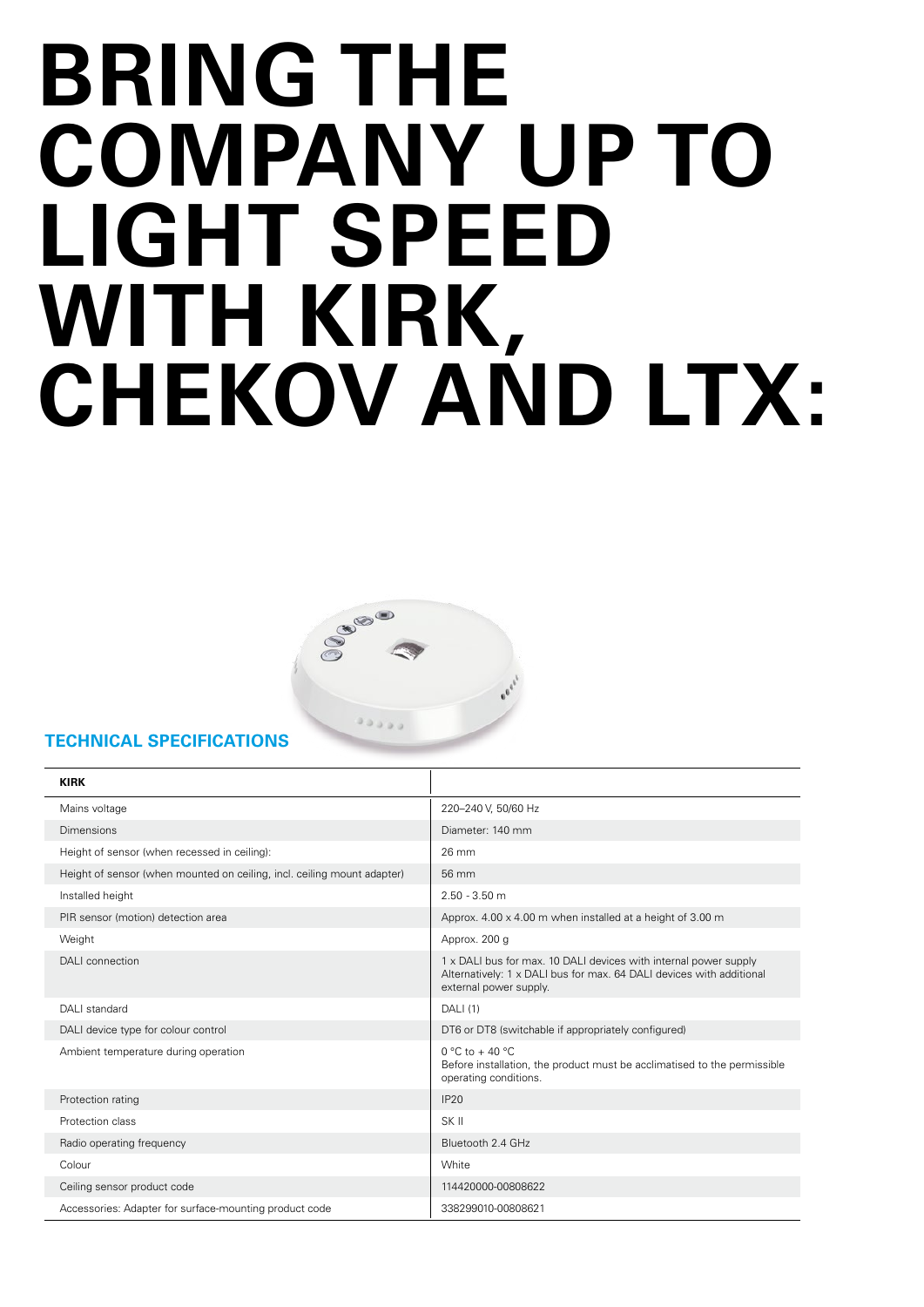**We help create the best working conditions for your employees. How? By finally getting existing space digitalised for greater efficiency. The sensors form part of our comprehensive setup for the LTX system. When it comes to data transfer, we rely on industry standards and offer interfaces to other systems. Digital services are provided by LIZ, our Berlin-based company founded especially for this purpose.**

## **LTX**

**The LTX solution is a reliable system that also comes prepared for what the future has in store. New requirements, such as pandemic features, are added by way of software updates, making it a secure investment.**

*We put your success within easy reach. First, by displaying the data captured in a transparent and configurable way for instant customer benefits. Second, by ensuring that data is collected in a secure and anonymous manner. Waldmann delivers an all-in solution whose fuss-free installation is matched only by its ease of use. Now, you can digitalise your ENTIRE office space and benefit from usage transparency, convenient bookings AND the ideal working environment for your employees.* 



#### **TECHNICAL SPECIFICATIONS**

| <b>CHEKOV</b>                                       |                                                                                                                                                                                                      |
|-----------------------------------------------------|------------------------------------------------------------------------------------------------------------------------------------------------------------------------------------------------------|
| Mains voltage                                       | 5 VDC +/- 10% (USB connection)                                                                                                                                                                       |
| Power consumption                                   | ca. 0,5 W                                                                                                                                                                                            |
| Dimensions $(L \times W \times H)$                  | $137 \times 108 \times 23$ mm                                                                                                                                                                        |
| Weight                                              | approx. 108 g                                                                                                                                                                                        |
| Ambient temperature during operation                | + 5°C to + 40°C at max. 68% relative humidity<br>(non-condensing) at altitudes of up to 2,000 m<br>Before installation, the product must be acclimatised to the permissible<br>operating conditions. |
| Maximum room temperature for motion detection (PIR) | $+28 °C$                                                                                                                                                                                             |
| Protection rating                                   | IP20                                                                                                                                                                                                 |
| Protection class                                    | SK III                                                                                                                                                                                               |
| Radio operating frequency                           | Bluetooth, Wi-Fi, 2.4 GHz<br>NFC, 13,56 MHz (for configuration)                                                                                                                                      |
| Colour                                              | White                                                                                                                                                                                                |
| Desk sensor product code                            | 338350010-00811023                                                                                                                                                                                   |
| Scope of delivery                                   | Desk sensor, USB connection cable - lenght 1,8 m, fastening material<br>for mounting                                                                                                                 |
| Accessoires                                         | USB-plug-in power supply, single USB, Colour: black,<br>Product code: 338410010-00810588                                                                                                             |
|                                                     | USB-plug-in power supply, double USB, Colour: black,<br>Product code: 338410020-00810589                                                                                                             |